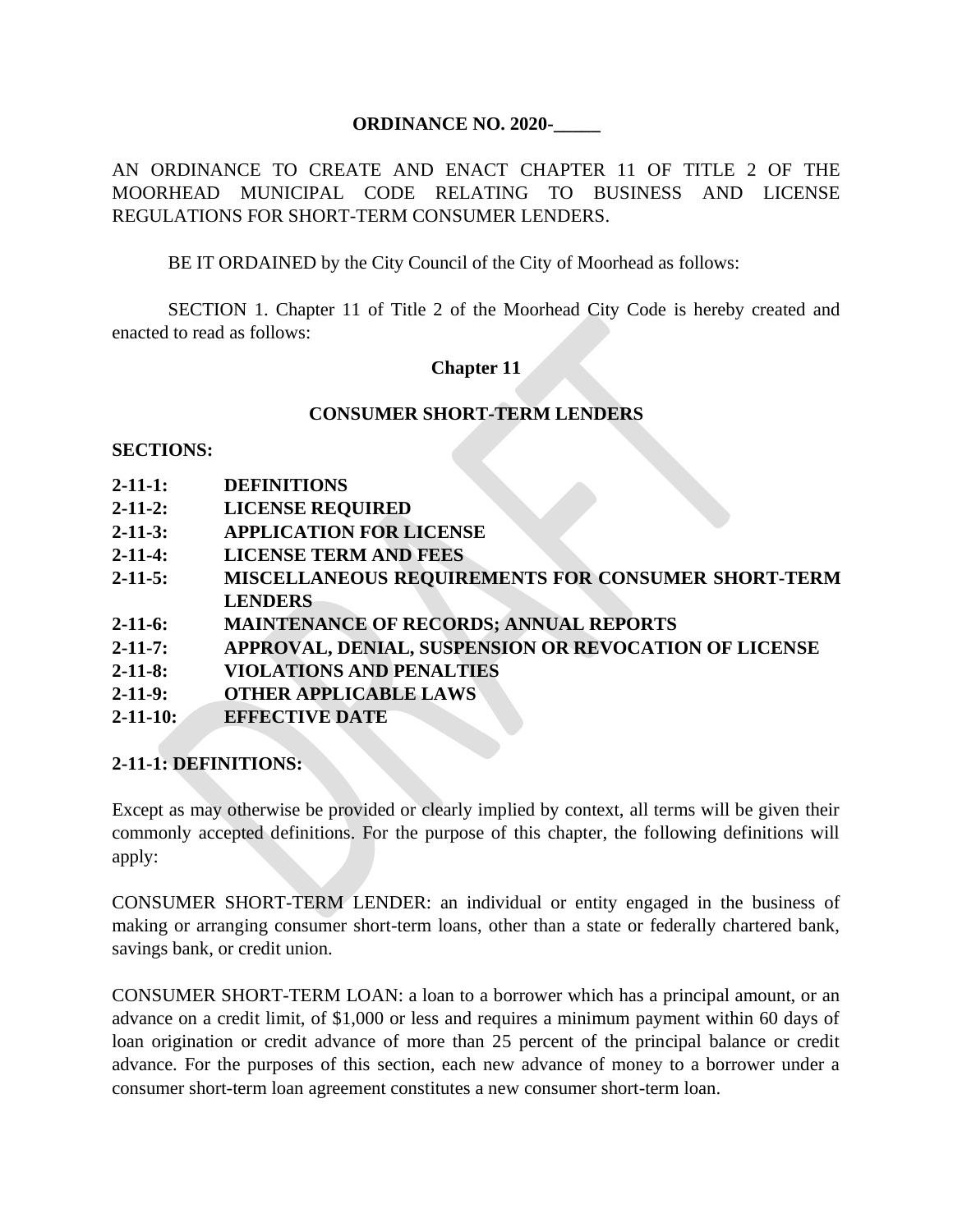INTERESTED OWNER: an individual with an ownership interest in a Licensed Consumer Short-Term Lender business. This includes but is not limited to direct owners, indirect owners, subsidiaries, and affiliates of the applicant and/or licensee.

## **2-11-2: LICENSE REQUIRED:**

No person shall operate, maintain, or otherwise engage in business as a Consumer Short-Term Lender without first having received a license to do so as provided in this chapter.

## **2-11-3: APPLICATION FOR LICENSE:**

- A. Any individual desiring to operate, maintain, or engage in business as a consumer shortterm lender shall make their verified application in writing to the council upon such forms as the council from time to time shall require and shall file the same with the city clerk. The application set forth, in addition to other information as may from time to time be required by the council, the following information:
	- 1. The name, street address, mailing address, facsimile number, and telephone number of the applicant.
	- 2. The business or trade name, street address, mailing address, facsimile number, and telephone number of the Consumer Short-Term Lender.
	- 3. The name, street address, mailing addresses, and telephone numbers of all owners of the Consumer Short-Term Lender, and the nature and extent of each person's interest in the business.
	- 4. A copy of a current, valid state license held by the Consumer Short-Term Lender pursuant to Minn. Stat. § 47.601.
	- B. Each application shall also be accompanied by a certified check, money order, cashier's check, or cash in an amount equal to the annual license fee for one year for the license for which application is being made.
	- C. The applicant shall be bound by all of the answers and information furnished on the application present to the City of Moorhead and any falsification of information requested on said application, or any other information requested by the City in its course of investigation of the applicants shall be grounds for denial of the license and, in addition thereto, shall be grounds for revocation of the license if the license is approved and issued prior to the discovery of such falsification.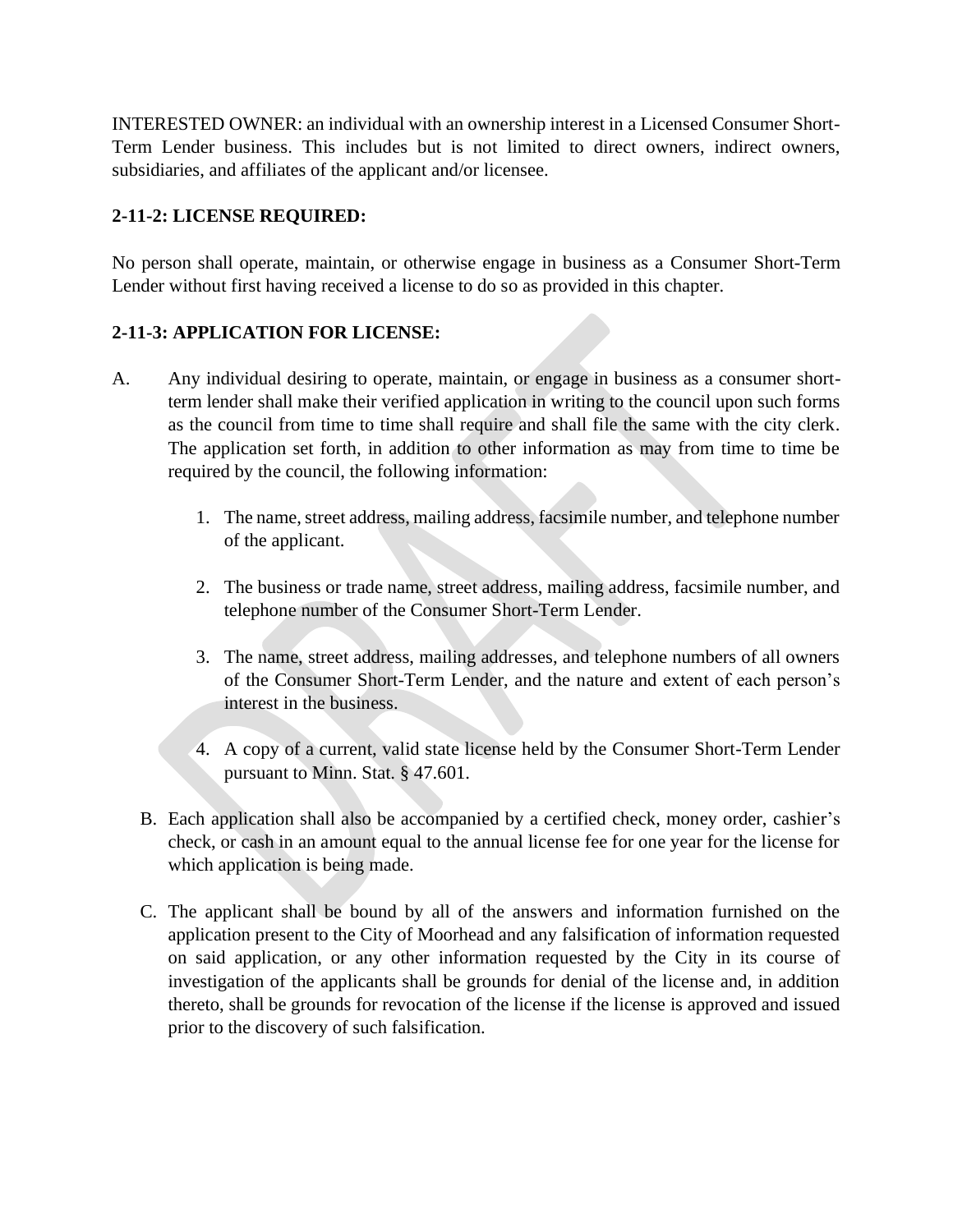### **2-11-4: LICENSE TERM AND FEES:**

- A. A license issued for the operation of a business as a Consumer Short-Term Lender shall be issued for a period of one year and expire on December 31.
- B. The applicant shall pay in advance the fee as established by the City's fee schedule. Such license may thereafter be renewed annually by resolution of the council upon payment in advance of an annual fee as established by the City's fee schedule.

# **2-11-5: MISCELLANEOUS REQUIREMENTS FOR CONSUMER SHORT-TERM LENDERS**

- A. A Consumer Short-Term Lender shall make no more than two (2) Consumer Short-Term Loans of \$1,000, or less per person per calendar year.
- B. A Consumer Short-Term Loan requires a minimum repayment within sixty (60) days of loan origination.
- C. A Consumer Short-Term Lender must furnish a copy of the written loan contract to each borrower. The contract and disclosures must contain an itemization of all fees and charges to be paid by the borrower.
- D. For Consumer Short-Term Loans between \$0.00 and \$1,000.00, Consumer Short-Term Lenders may charge up to a \$25.00 fee, unless a different amount is prescribed by State law.
- E. For Consumer Short-Term Loans between \$350.00 and \$1,000, Consumer Short-Term Lenders shall not charge more than thirty-three percent (33%) annual interest on any Consumer Short-Term Loan, unless a different interest rate is prescribed by State law.
- F. A Consumer Short-Term Lender shall not extend repayment periods for Consumer Short-Term Loans. If a Consumer Short-Term Lender grants additional time to repay a Consumer Short-Term Loan, in no event shall the Consumer Short-Term Lender charge an additional fee for the extension or increase the balance owed above the original amount.
- G. At no time shall there be more than four (4) Consumer Short-Term Loan businesses located within the City of Moorhead.
- H. A license issued by the City of Moorhead shall be binding upon all Interested Owners of the Consumer Short-Term Lender business. An Interested Owner is prohibited from obtaining an additional license for a separate Consumer Short-Term Lender business.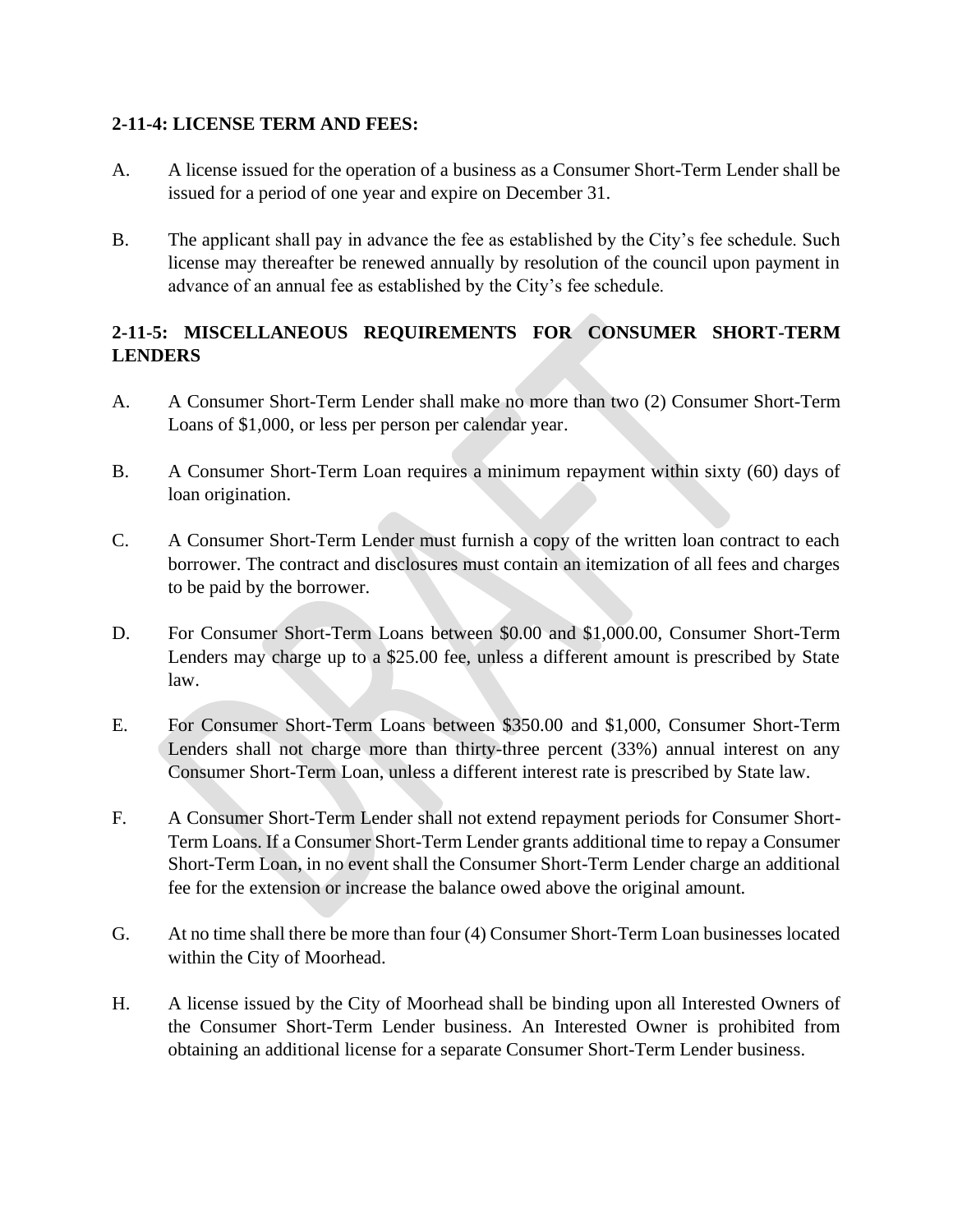### **2-11-6: MAINTENANCE OF RECORDS; ANNUAL REPORTS:**

- A. A Consumer Short-Term Lender must annually file a report with the City Clerk that contains the following information for each calendar year:
	- 1. The total number of Consumer Short-Term Loans issued per calendar year;
	- 2. The total dollar amount, over and above principal, collected on Consumer Short-Term Loans;
	- 3. The average annual percentage rate and range of annual percentage rates for Consumer Short-Term Loans; and
	- 4. The state or origin for borrowers.

# **2-11-7: APPROVAL, DENIAL, SUSPENSION OR REVOCATION OF LICENSE:**

- A. The city clerk shall be empowered upon council approval to issue licenses to a person to engage in business as a Consumer Short-Term Lender, upon application being made thereof to the office of the city clerk.
- B. Grounds for denying the issuance or renewal of a license include, but are not limited to, the following:
	- 1. The applicant is under the age of eighteen (18) years old
	- 2. The applicant has been convicted within the past five (5) years of any violation of a federal, state, or local law, ordinance provision, or other regulation
	- 3. The applicant has had a license to operate a business as a Consumer Short-Term Lender suspended or revoked within the preceding twelve (12) months of the date of application
	- 4. The applicant fails to provide any information required on the application or provides false or misleading information
	- 5. The applicant is prohibited by federal, state, or other local law, ordinance, or other regulation from holding a license
- C. However, except as may otherwise be provided by law, the existence of any particular ground for denial does not mean that the City must deny the license.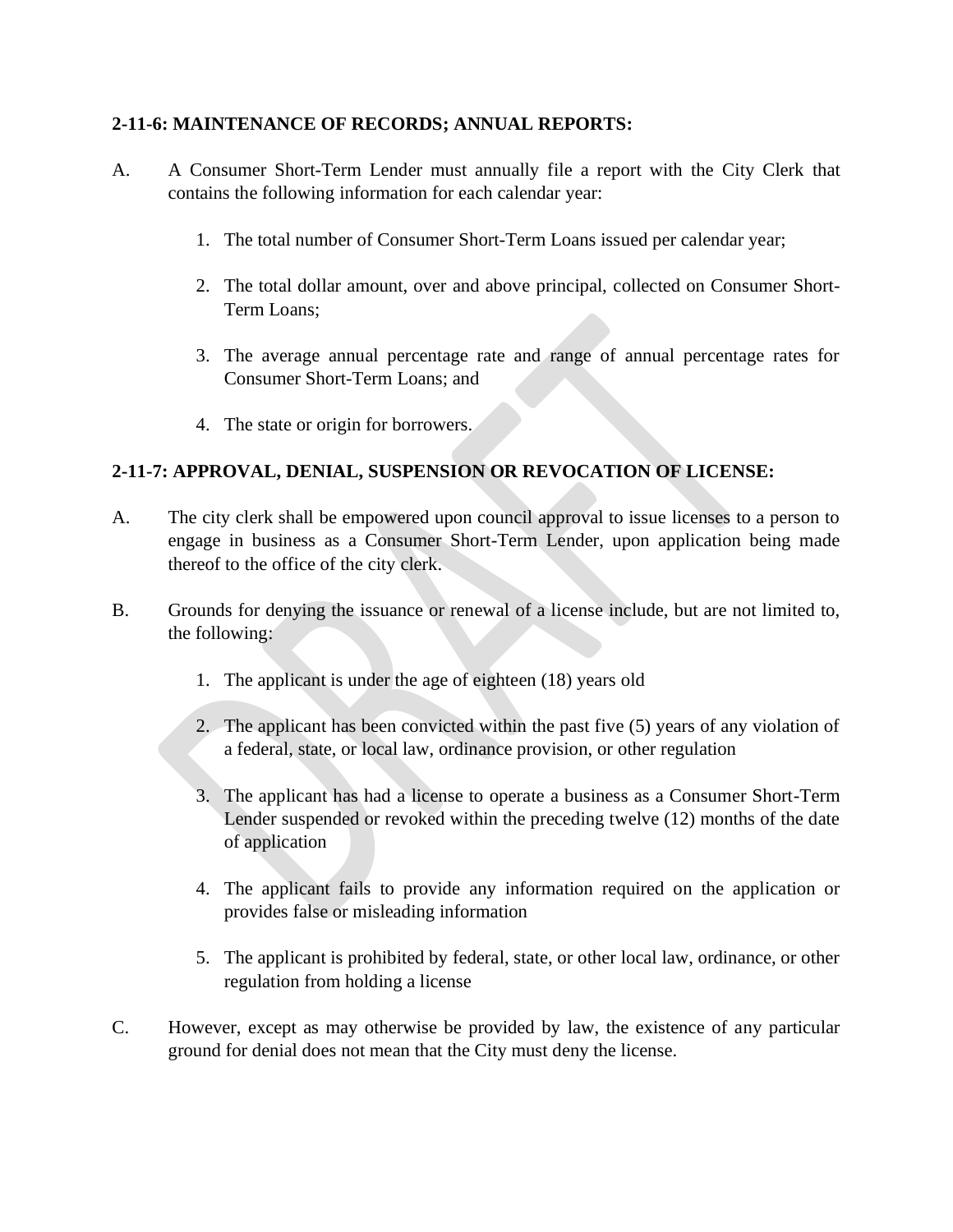- D. If a license is mistakenly issued or renewed to a person, it shall be revoked upon the discovery that the person was ineligible for the license under this article.
- E. City council may suspend or revoke any license to operate a business as a Consumer Short-Term Lender, as defined in this article in accordance with the provisions of subsection 2- 1-10A of this title.

# **2-11-8: VIOLATIONS AND PENALTIES:**

- A. A conviction of any persons holding a license to operate a business as a Consumer Short-Term Lender, for a violation of this article or any crime directly related to the occupation licensed as prescribed by Minn. Stat. § 47.601, including, but not limited to, Minn. Stat. §§ 601, subd. 6, shall be grounds for immediate revocation of the license issued under the terms and conditions of this article.
- B. Any person violating any provisions of this article shall, upon conviction, be penalized in accordance with the provisions of section 1-4-2 of the Moorhead City Code.

## **2-11-9: OTHER APPLICABLE LAWS:**

This ordinance is intended to complement Minnesota Statute Section 47.601, as amended from time to time. Nothing in this ordinance authorizes business by Consumer Short-Term Lenders or the issuance of Consumer Short-Term Loans that is regulated by other applicable laws or regulations.

### **2-11-10: EFFECTIVE DATE:**

This ordinance shall take effect on January 1, 2021.

SECTION 2. This ordinance shall take effect on upon publication in accordance with the Moorhead City Charter.

PASSED by the City Council of the City of Moorhead this \_\_\_\_ day of \_\_\_\_\_\_\_\_, 202\_.

APPROVED BY:

JOHNATHAN JUDD, Mayor

\_\_\_\_\_\_\_\_\_\_\_\_\_\_\_\_\_\_\_\_\_\_\_\_\_\_\_\_\_\_

ATTEST:

CHRISTINA RUST, City Clerk

\_\_\_\_\_\_\_\_\_\_\_\_\_\_\_\_\_\_\_\_\_\_\_\_\_\_\_\_\_\_\_\_\_\_